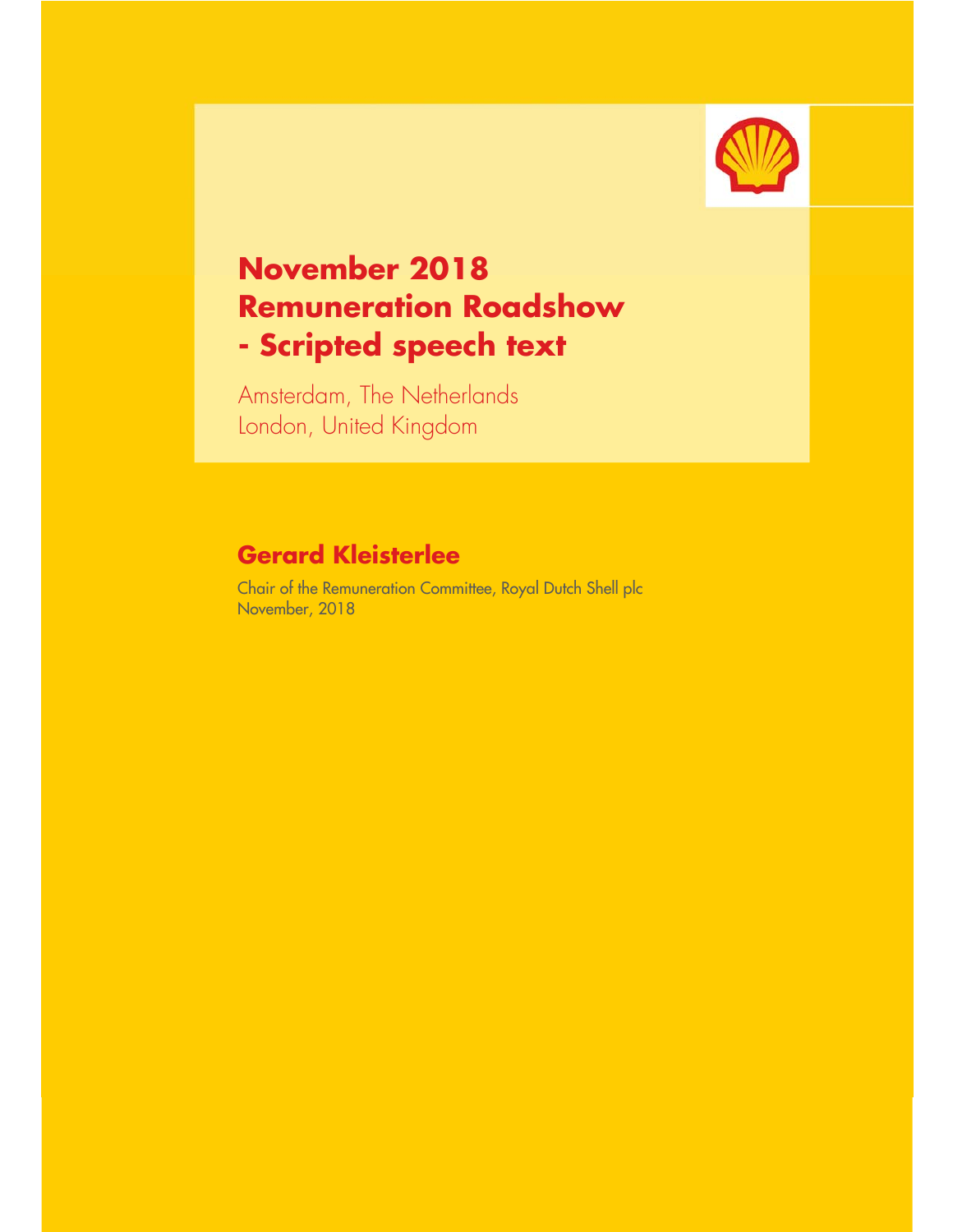

Gerard Kleisterlee, Born September 28, 1946. A Dutch national, appointed a Non-executive Director of the Company with effect from November 2010.

Gerard was President/Chief Executive Officer and Chairman of the Board of Management of Koninklijke Philips N.V. from 2001 to 2011. Having joined Philips in 1974, he held several positions before being appointed as Chief Executive Officer of Philips' Components division in 1999 and Executive Vice-President of Philips in 2000. From 2010 to 2013, he was a member of the board of Directors of Dell Inc., from 2009 to 2014 he was a member of the Supervisory Board of Daimler AG, and from 2014 to 2016 he was a Nonexecutive Director of IBEX Global Solutions plc.

He is Chairman of Vodafone Group plc and Chairman of the Supervisory Board of ASML Holding N.V.

On March 14, 2018, the Board appointed Gerard Kleisterlee as Deputy Chair and Senior Independent Director and member of the Nomination and Succession Committee with effect from May 23, 2018.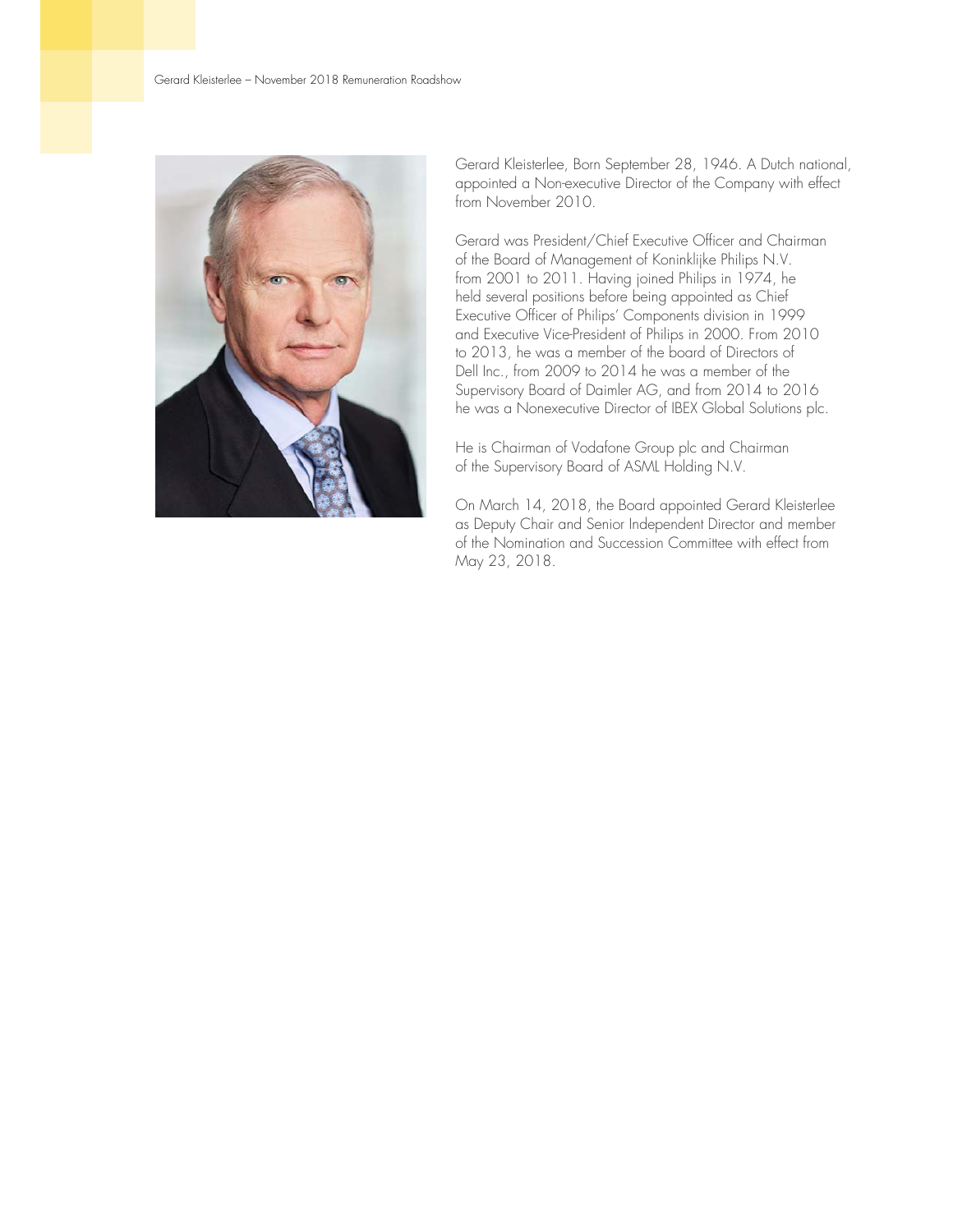## The following text is based on presentations delivered by Gerard Kleisterlee during the November 2018 Remuneration Roadshows in the Netherlands and the UK.

Thank you for your time. At this point, in November 2018, there are four key areas I would like to focus on but I am of course open to any other questions you may have whilst we have this opportunity. The four areas are:

- To provide a reminder of our remuneration arrangements and, in particular, alignment to our strategy.
- To reflect on the 2018 AGM vote on remuneration and take account of any further feedback you have at this stage.
- To explain what we are doing on energy transition and remuneration and for the forthcoming 2020 policy review.
- $\blacksquare$  To provide an update on how the business has been performing, particularly in the context of the three years from 2016 and the impact it will have on long-term incentive plan vesting this year.

Before we get into the main new areas I would like to first provide a reminder of our remuneration arrangements. Our fixed pay for the CEO is 21% of the overall target. 79% of target pay is in variable compensation.

We have a very clear strategy with three strategic ambitions (Thrive in the energy transition, World-class Investment case and strong Licence to Operate) that link to variable pay.

Each element of the package serves a clear purpose and link to strategy:

- $\blacksquare$  The vision for thriving in the energy transition is led by the CEO and is embedded in his individual performance targets.
- Royal Dutch Shell as a world class investment case is driven through the LTIP and metrics such as FCF, ROACE and TSR. This represents more than half of the CEO's target package and there is a cap on LTIP outcome if TSR is below

median. This gives us very strong alignment to shareholders.

**The annual bonus rewards the execution** of the business plan, through operational excellence, supporting our licence to operate.

It's very fair to say that the Remuneration Committee were deeply disappointed with the voting outcome on the 2017 Directors' Remuneration Report at the 2018 AGM; more so given the strong shareholder support for the remuneration policy in the prior year and the very strong and positive engagements we had with many of you in advance of the AGM. We reflected on this very carefully at our July meeting following the AGM.

We recognise that we have a very diverse shareholder base and you have a broad range of opinions. We expect therefore that a vote of more than 90% in support is not always going to be possible. However, we also know that the vast majority of our top 20 and indeed top 100 shareholders supported us. We believe that one proxy agency in particular was a significant consideration for many investors and that particularly affects the shareholder base that do not have their own governance teams or whose policy is to follow proxy agency guidance. We cannot do meetings with all our shareholders, so we will need to find more effective ways to reach everyone.

We will look at the feedback raised on the structure of remuneration as part of our forthcoming policy review and we will also look at what we can do better on our disclosures. However, this potential disconnect between the support we have from our largest shareholders and the views of the smaller shareholders is something that we have noted and we would be interested in your views on managing this.

As you know, we spend a lot of time on engaging with our shareholders to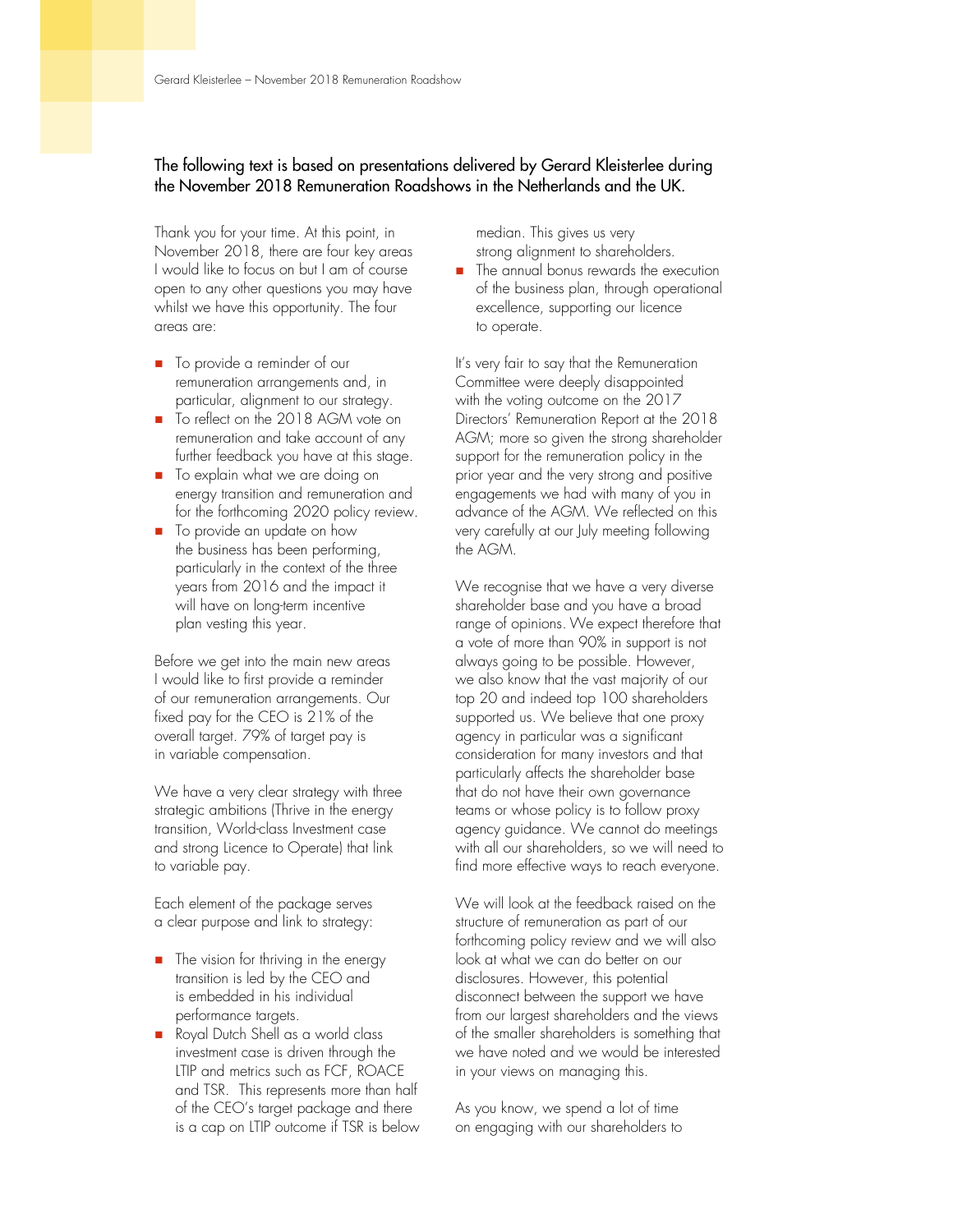understand your perspective and the challenges you face and will continue to engage with you in the coming year as we develop our remuneration policy and as we approach the 2019 AGM.

We recognise the significance of climate change, along with the role energy plays in helping people achieve and maintain a good quality of life. A key role for society and for Shell is to find ways to provide much more energy with less carbon dioxide emissions and thriving in the energy transition is core to our strategy.

There are several measures in the existing remuneration structure designed to reward the good execution of our strategy on energy transition. These include:

- GHG intensity targets in the scorecard which continue to evolve and for 2018 include emissions coverage in Upstream and Integrated Gas measured on an intensity basis and expanded beyond flaring (and this includes methane);
- Bonus delivery 50% in shares, LTIP holding periods and shareholding requirements to promote the long-term outlook and strategic growth necessitated by the evolving energy landscape; and
- Individual performance goals for the CEO and CFO based on the vision for Thriving in the Energy Transition.

We announced our Net Carbon Footprint Ambition in late 2017. As you know, this is a long-term ambition that takes us to 2050 and this year we have been giving thought to how we might link that to remuneration. We know that this is particularly important to a number of our shareholders, not least as further evidence of our commitment to our NCF ambition.

We would like to hear your views as we are committed to listening to and collaborating with our shareholders, to develop a workable approach.

To be clear, we intend to incorporate energy transition metrics to our long-term remuneration arrangements for the May 2020 policy vote and we would like to discuss the plan design with you in a moment.

Linking the NCF ambition and the energy transition to remuneration is not a straightforward task. This is a long-term change journey and very different to the type of performance we have typically measured and rewarded in the long-term incentive plan. There are a few things that are helpful context:

- It is truly a long-term journey. We will set out a short-term target for the remuneration plan but it is difficult to set and calibrate this in the medium term as we are break new ground in this area.
- It is not a linear journey.
- We are at the beginning of something that will go beyond the tenure of the current management team and many after that.
- We can play our part, but we need Governments and society to move too. It is not us alone that will make the goals of Paris a reality.

We would like to hear your views in three main areas:

- What is the right type of remuneration vehicle at this point of the journey – existing LTIP or using something like restricted shares.
- How do we set a balance of measures in a meaningful way? It is tough to be precise on targets and ranges. And there are a lot of things that could affect NCF.
- How much do we allocate to it? It has to be meaningful but not all of our shareholders are in the same place with their views.

We will reflect on this feedback and continue to work with some of our larger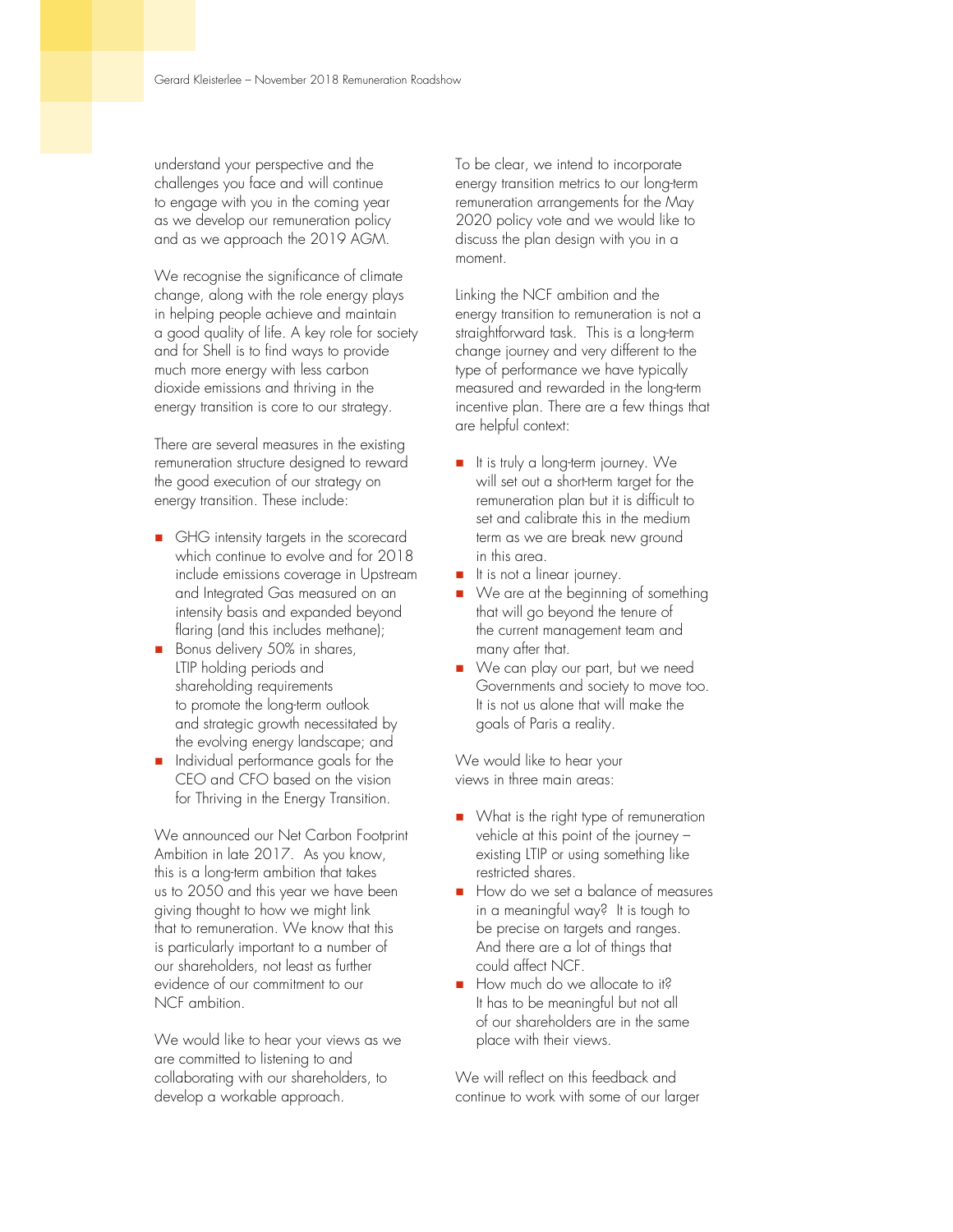shareholders on some of the details in the coming months and adjust our proposals as needed before a further round of shareholder consultation commences. Our intent is to bring it to a shareholder vote at the 2020 AGM as part of our holistic review of the overall remuneration policy.

We are mindful not to create undesirable targets nor unintended consequences. We will need to balance the needs and interests of all our shareholders, and accept that in doing so, we may not please all investors, but we will try our best.

As part of the review, we will also be reflecting on our pay mix, comparator group and target levels of award to ensure that we can attract and retain management talent.

To deliver the right pay for performance we will review the structure and operation of the existing bonus and LTIP schemes, considering the structural questions raised by proxy agencies on certain elements of the bonus and LTIP.

So there continues to be long-term alignment with shareholder interests we will also look at malus and clawback and the shareholding guidelines.

We will be holding our usual consultation process with shareholders in the coming year, and the committee welcomes your feedback on these proposals as they develop.

I would like to move on to talk a little about historical pay outcomes and the 2018 context. As you know, the Remuneration Committee is sensitive to the public debate on executive pay and has been careful on pay.

Ben van Beurden's salary was set lower than his predecessors on appointment and has been tightly managed since then. It has only just, in 2018, exceeded the starting salary levels for the previous two CEOs and remains well below their salary levels after

similar periods of tenure. The variable pay opportunity for the CEO has remained at a similar level for the past decade.

The Committee believes CEO pay should be internally proportionate and salary increases have been generally aligned with staff increases in key pay markets. All employees share in the Shell's success and the same annual bonus scorecard is used for the CEO and across the majority of Shell. In addition, approximately 20% of our employees (17,000 people) are granted performance share awards on terms incorporating the conditions that also apply to the CEO and CFO via the LTIP.

Pay also needs to be externally competitive to ensure we attract and retain management with the right capability. Target levels of remuneration are set by reference to pay levels in a comparator group chosen for their scale, complexity and global reach and our pay structures are designed to align with the shareholder experience and deliver value only where there is robust outperformance against our closest industry peers.

We pay for performance and on Slide 12 you can see that from a historical perspective, our scorecard outcome has varied from 0.85 to 1.45 over 10 years. The average outcome is above target of 1.23, but the remuneration committee has not been afraid to use discretion to reduce outcomes where appropriate having done so 5 times in the past 10 years.

Slide 12 shows how we are doing on the LTIP award made in 2016 that will vest in early 2019. It is based on the Group's performance since 1 January 2016 to end of Q2 2018 so is subject to change. For now, though you will be able to see the very strong performance of Shell relative to the other oil majors based on the 2016 LTIP award metrics. At Q2 2018, Shell was ranked first in the oil-major comparator group on TSR and EPS growth, second on ROACE growth and third on CFFO growth.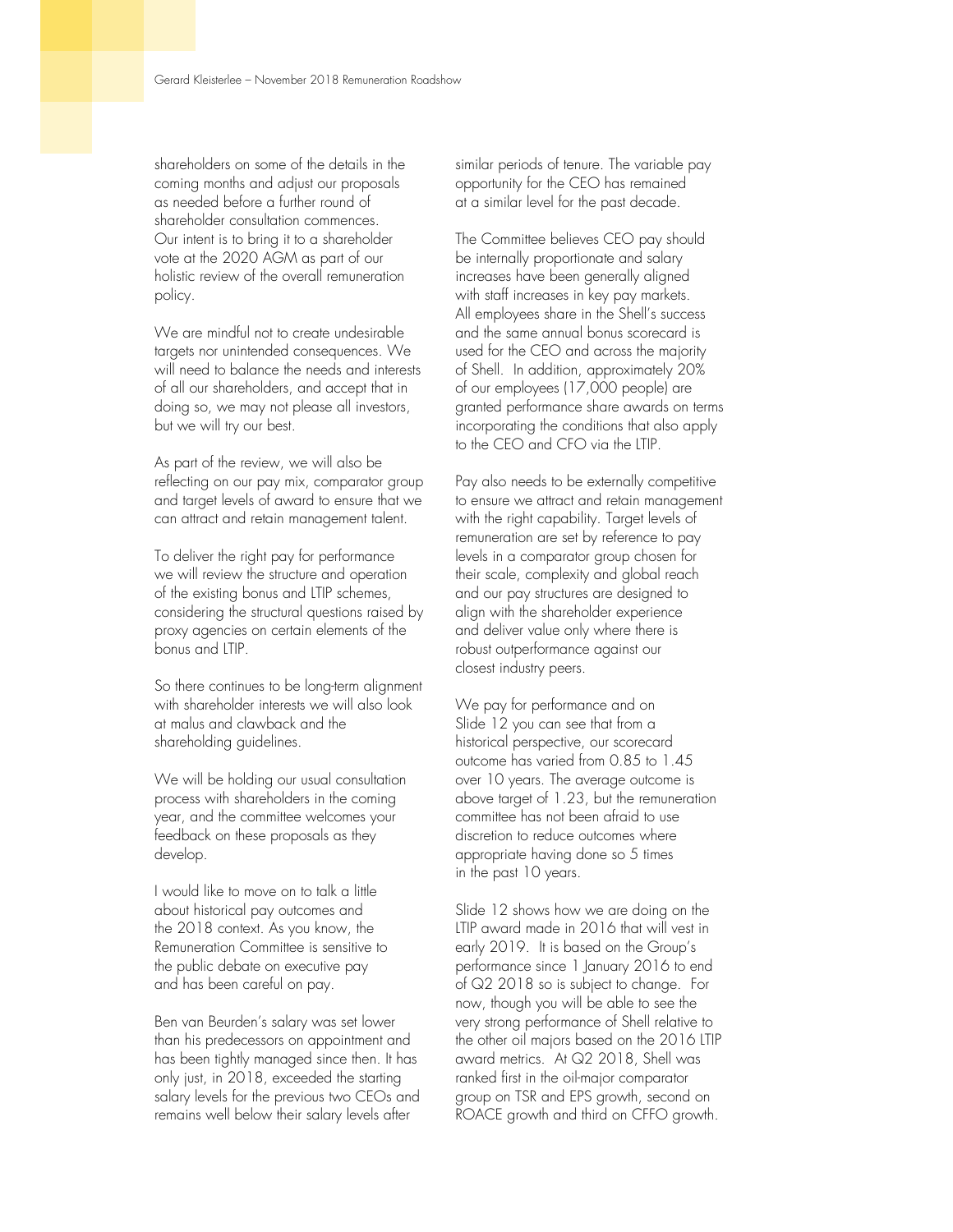This currently equates to a vesting outcome for the 2016 LTIP of 166% at Q2 2018.

It is evident that the LTIP targets have always been quite challenging. Over the same period, the LTIP vesting has varied from 0 to 175%, with an average, including the latest estimated vesting of 87% of target (43.5% of max), demonstrating the difficulty of achieving relative outperformance against a small group of your industry peers.

There is still a lot to play for, however, the 2016 metrics illustrate that Shell is delivering on its strategic goal of been a world class investment case. Should this level of performance continue the 2016 LTIP will vest significant value for the CEO, likely above £10 million – Slide 12 shows this in the context of the single figure reporting.

Whatever the mathematical outcome of the LTIP metrics, the Committee will exercise care to ensure that the vesting outcome of the award is appropriate and adequately reflects company performance. However, we believe that the value Ben van Beurden has bought to the role of CEO and the Shell Group is clear and evident. His leadership has been critical in building and delivering on a strategy with multidimensional focus, shaping Shell for the future. For example:

Developed and delivered on 4 levers: 1. reducing cost by 20%, 2. as at Q3 2018: completed and announced more

than \$30 billion from our divestment programme (completed \$28 billion to date, further \$4 billion announced including \$1.9 billion Denmark Upstream), 3. on track to add 1 mln boe/d production and \$10 billion CFFO from new projects, and 4. enhancing capital discipline and efficiency (e.g. committed to \$25-\$30 billion CAPEX and Upstream development since 2014: >45% reduction in expected unit development cost for major projects)

- Successful delivery and integration of BG deal. For example, the share buyback programme has started and as of middle November, we have completed tranche 1 of \$2bn, and announced a further tranche of up to a further \$2.5bn. We remain committed to completing the \$25 billion share buyback program by end of 2020, the divestment programme is well advanced as per above, and the scrip dividend was turned off in 2017.
- Thought leadership on NCF and bigger energy transition picture (NE set-up and strategy)

Thank you for your time today. We've covered a number of topics and I appreciate your feedback. We have a number of milestones in the coming months and I look forward to our ongoing dialogue.